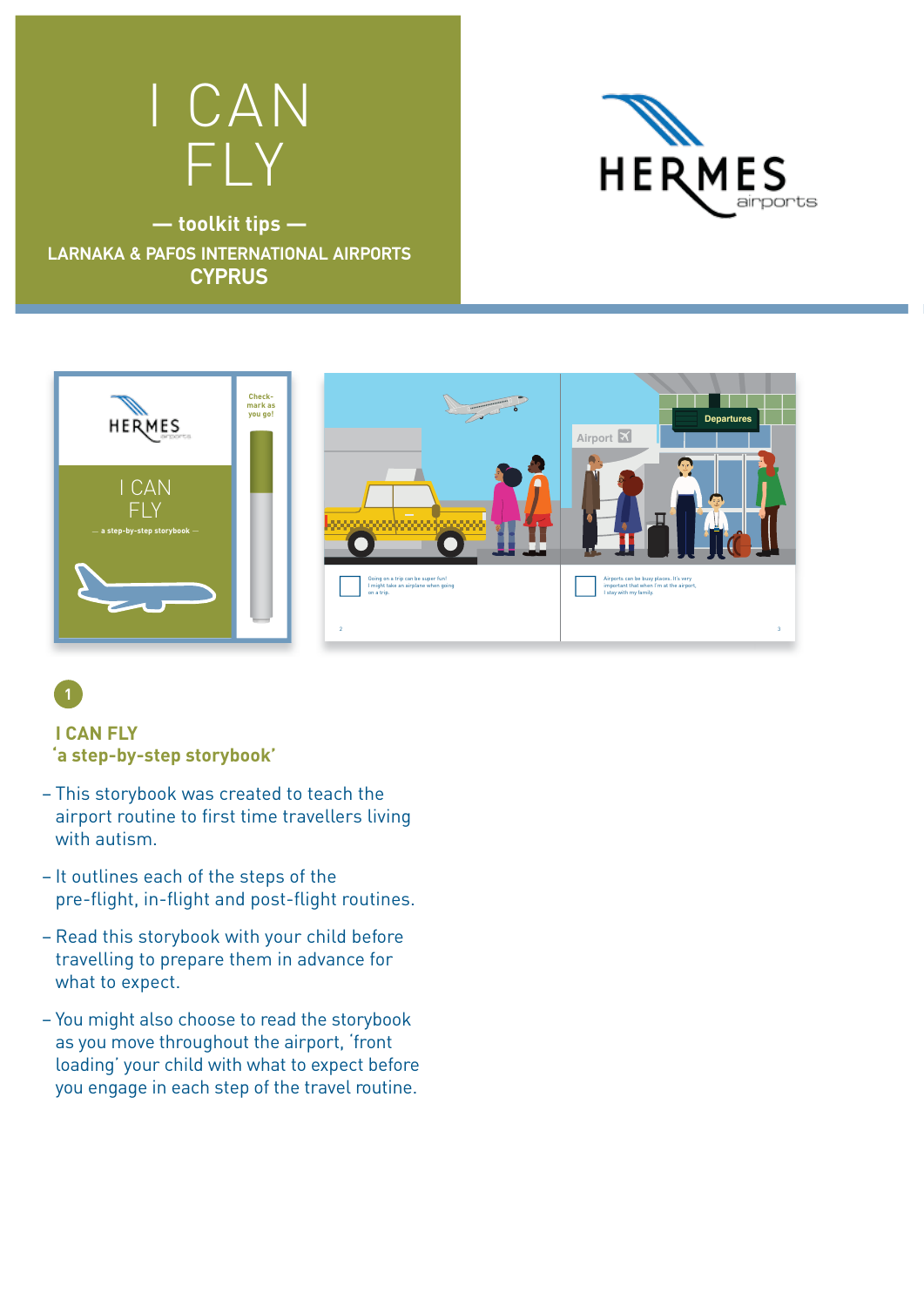# I CAN FLY



**— toolkit tips — LARNAKA & PAFOS INTERNATIONAL AIRPORTS CYPRUS**





### **I CAN FLY 'a step-by-step checklist'**

- This is an interactive tool; parents and/or individuals with autism can check off each key step of the airport routine as it is completed while they move throughout the airport.
- Parents may choose to motivate their child by offering a special reward at the end of the checklist if all items are completed successfully (e.g., special snack or activity).



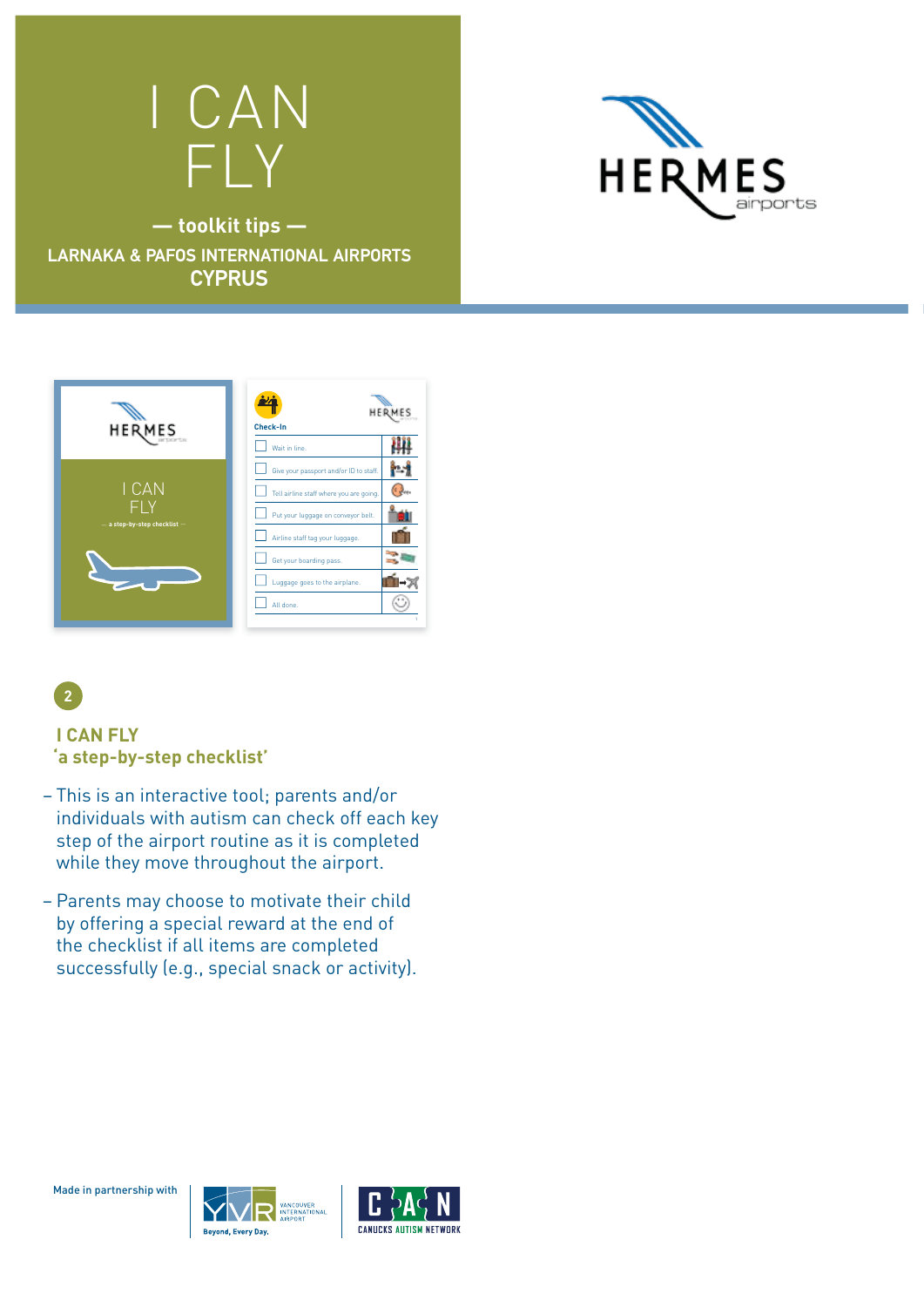# I CAN FLY

**— tips for parents before flying —**



#### **Prepare for the trip in advance.**

- Provide the individual with autism lots of information about what to expect while traveling. Read the step by step storybook several times before leaving for your trip.
- **2** Use a calendar to count down the days left until your trip so that your child is not surprised when you start to pack your luggage.
- **3** Try a 'practice' trip, such as one night away from home with friends or family.
- **4** Spend time with your child looking at photos and videos of your destination before your trip, as well as the modes of transportation you will use to get there. Talk about the fun activities that you will do on the trip.
- **5** Call the airline and let them know that your child has autism. Some airlines may have special support services or recommend specific seating on the flight.
	- If the airline provides this service, you may also request for 'Priority Baggage Tags' to be placed on your luggage during check-in, something that will minimize your waiting time for your luggage at the airport of destination.

SPECIAL DIETARY REQUIREMENTS FOR MEALS ON-BOARD Please inform your airline of any special dietary requirements at the time of booking of your airline tickets.

**6**

SEATS ON THE AIRCRAFT & TOILET ACCESS For your comfort and ease - in relation to which are the most suitable seats for you on the aircraft - we recommend that you discuss this with your airline at the time of booking of your airline tickets. By booking "front seats" on the aircraft you will be able to disembark from the aircraft first. It is however equally important to take into consideration the actual location of the toilets on the specific aircraft, so that you may decide if it is better to sit close to the toilets.

**7**

- **8** BOARDING THE AIRCRAFT LAST Even though as per "EU Regulation 1107/2006" disabled persons and persons with reduced mobility are required to board the aircraft first, when you are at the Boarding Gate, feel free to approach Airline Staff to inform them that you are traveling with an individual with Autism, and request from them to authorise for you to board the aircraft last, as this will help you maintain the person with Autism in a calm state, by avoiding the waiting, congestion and noisy environment associated with embarkation.
	- **9** Call the hotel and let them know that your child has autism. Request a quiet room.
- **10** Make sure you familiarise yourselves with what you can and cannot get you out of the security check. You can find useful information at the Hermes Airports website **www.hermesairports.com**

at the following links: LARNAKA INTERNATIONAL AIRPORT / INFORMATION / LUGGAGE AND SAFETY.